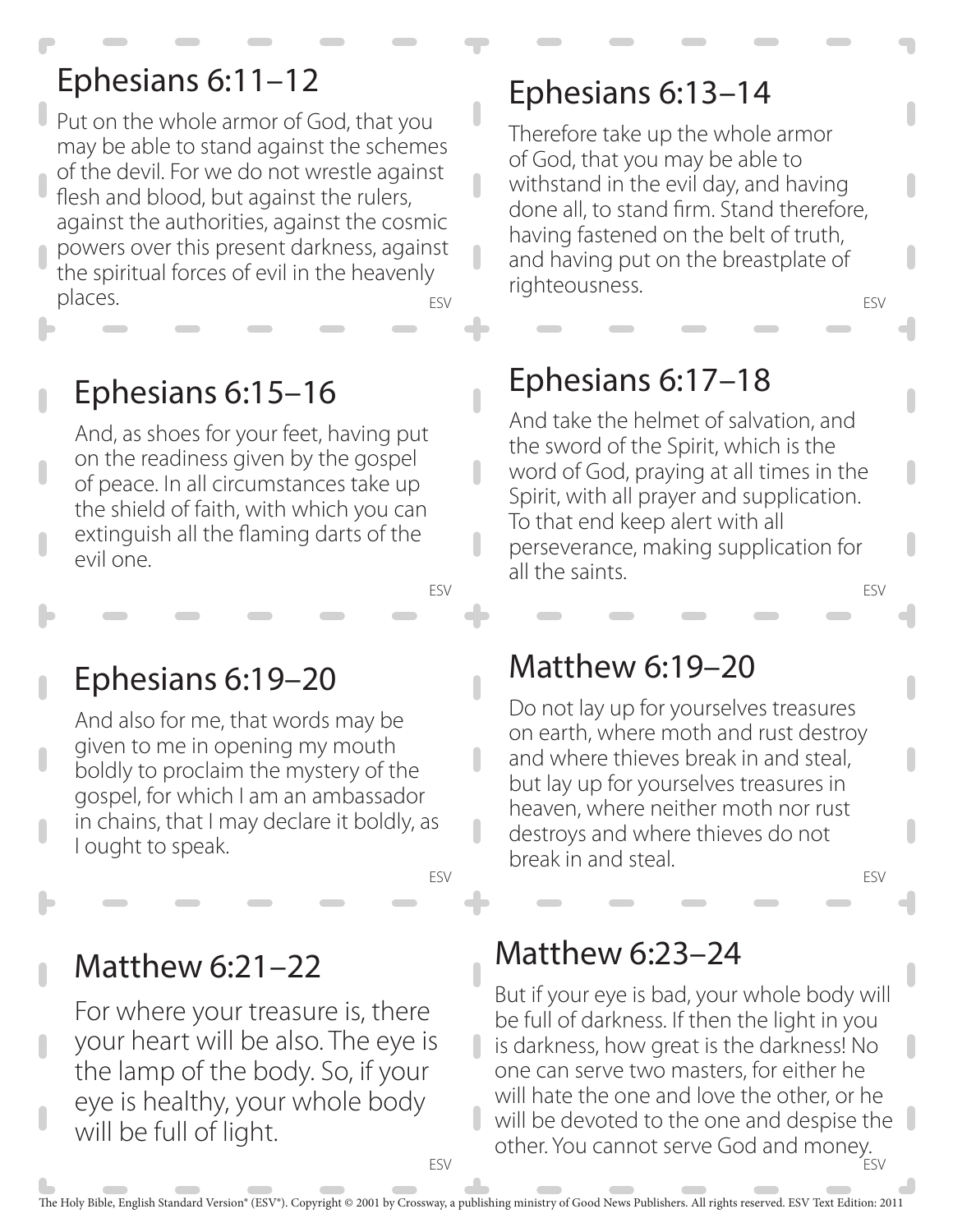### Matthew 6:25

Therefore I tell you, do not be anxious about your life, what you will eat or what you will drink, nor about your body, what you will put on. Is not life more than food, and the body more than clothing?

#### Matthew 6:27–28

And which of you by being anxious can add a single hour to his span of life? And why are you anxious about clothing? Consider the lilies of the field, how they grow; they neither toil nor spin.

#### Matthew 6:31–32

Therefore do not be anxious, saying, "What shall we eat?" or "What shall we drink?" or "What shall we wear?" For the Gentiles seek after all these things, and your heavenly Father knows that you need them all.

#### Psalm 119:1–2

Blessed are those whose way is blameless, who walk in the law of the LORD! Blessed are those who keep his testimonies, who seek him with their whole heart.

## Matthew 6:26

ESV

Ĥ

 $\overline{\phantom{a}}$ 

 $\overline{\phantom{a}}$ 

I

ESV

ESV

Look at the birds of the air; they neither sow nor reap nor gather into barns, and yet your heavenly Father feeds them. Are you not of more value than they?

## Matthew 6:29–30

ESV Yet I tell you, even Solomon in all his glory was not arrayed like one of these. But if God so clothes the grass of the field, which today is alive and tomorrow is thrown into the oven, will he not much more clothe you, O you of little faith?

#### Matthew 6:33–34

But seek first the kingdom of God and his righteousness, and all these things will be added to you. Therefore do not be anxious about tomorrow, for tomorrow will be anxious for itself. Sufficient for the day is its own trouble.

ESV

ESV

ESV

### Psalm 119:3–4

Who also do no wrong, but walk in his ways! You have commanded your precepts to be kept diligently.

ESV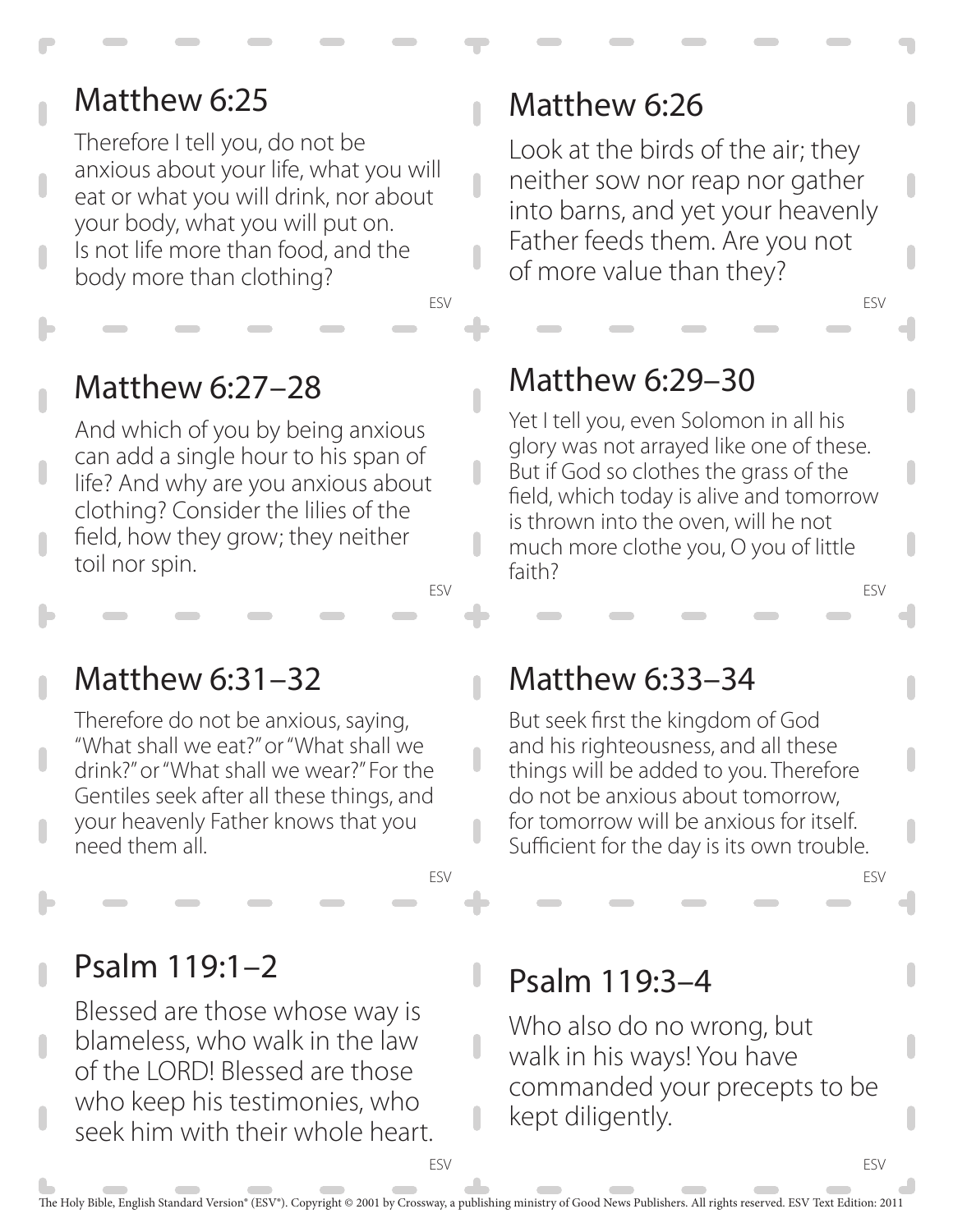## Psalm 119:5–6

Oh that my ways may be steadfast in keeping your statutes! Then I shall not be put to shame, having my eyes fixed on all your commandments.

### Psalm 119:9–10

How can a young man keep his way pure? By guarding it according to your word. With my whole heart I seek you; let me not wander from your

## Psalm 119:7–8

ESV

ESV

J

ESV

I will praise you with an upright heart, when I learn your righteous rules. I will keep your statutes; do not utterly forsake me!

ESV

ESV

ESV

### Psalm 119:11–12

I have stored up your word in my heart, that I might not sin against you. Blessed are you, O LORD; teach me your statutes!

#### Psalm 119:13–14

commandments!

With my lips I declare all the rules of your mouth. In the way of your testimonies I delight as much as in all riches.

## Psalm 119:15–16

I will meditate on your precepts and fix my eyes on your ways. I will delight in your statutes; I will not forget your word.

#### 1 John 4:7–8

ESV Beloved, let us love one another, for love is from God, and whoever loves has been born of God and knows God. Anyone who does not love does not know God, because God is love.

### 1 John 4:9–10

ESV In this the love of God was made manifest among us, that God sent his only Son into the world, so that we might live through him. In this is love, not that we have loved God but that he loved us and sent his Son to be the propitiation for our sins.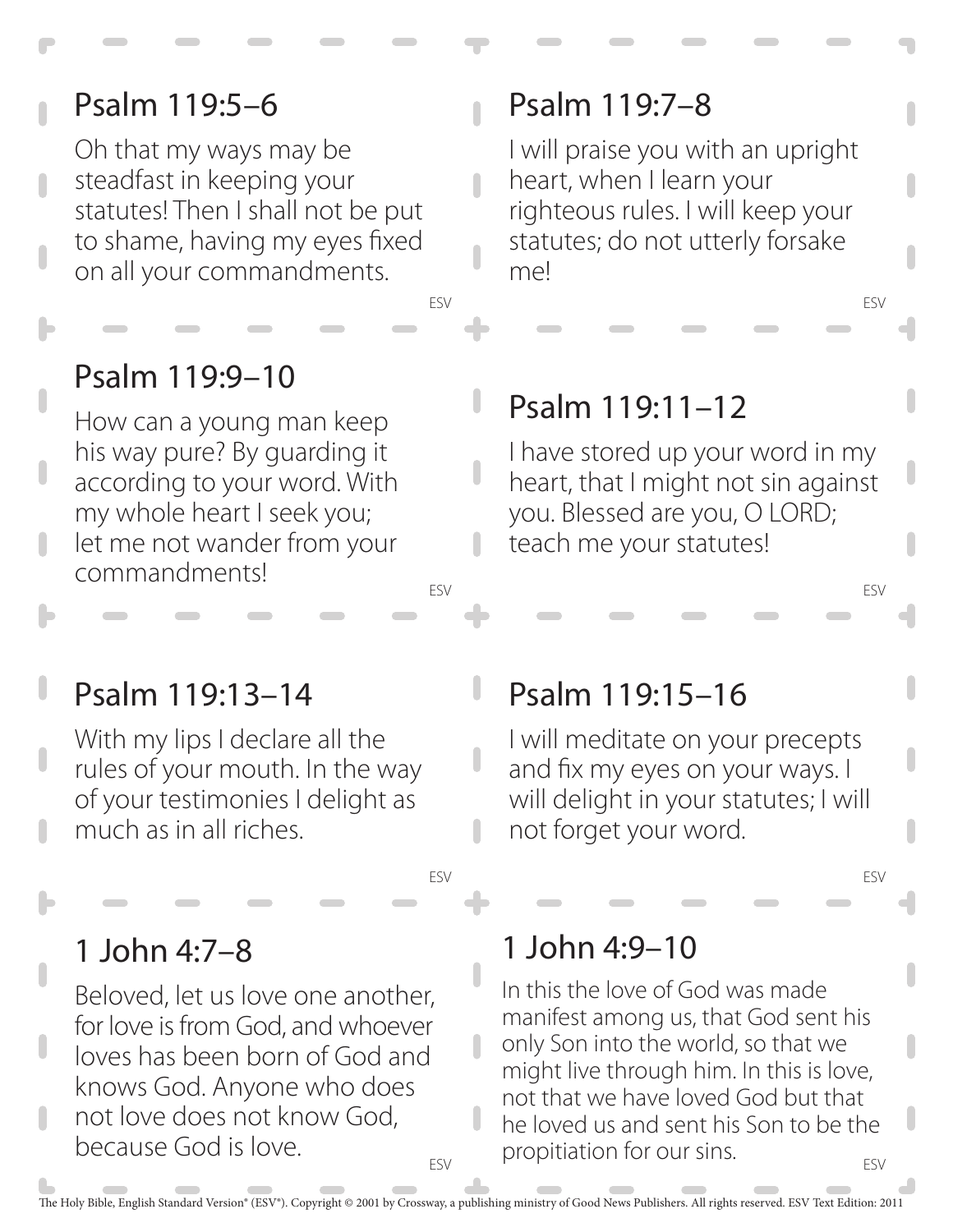## 1 John 4:11–12

Beloved, if God so loved us, we also ought to love one another. No one has ever seen God; if we love one another, God abides in us and his love is perfected in us.

#### 1 John 4:15–16

ESV Whoever confesses that Jesus is the Son of God, God abides in him, and he in God. So we have come to know and to believe the love that God has for us. God is love, and whoever abides in love abides in God, and God abides in him.

#### 1 John 4:20–21

ESV If anyone says, "I love God," and hates his brother, he is a liar; for he who does not love his brother whom he has seen cannot love God whom he has not seen. And this commandment we have from him: whoever loves God must also love his brother.

#### 1 John 4:13–14

ESV By this we know that we abide in him and he in us, because he has given us of his Spirit. And we have seen and testify that the Father has sent his Son to be the Savior of the world.

## 1 John 4:17–19

ESV

n

 $\overline{\phantom{a}}$ 

ESV By this is love perfected with us, so that we may have confidence for the day of judgment, because as he is so also are we in this world. There is no fear in love, but perfect love casts out fear. For fear has to do with punishment, and whoever fears has not been perfected in love. We love because he first loved us.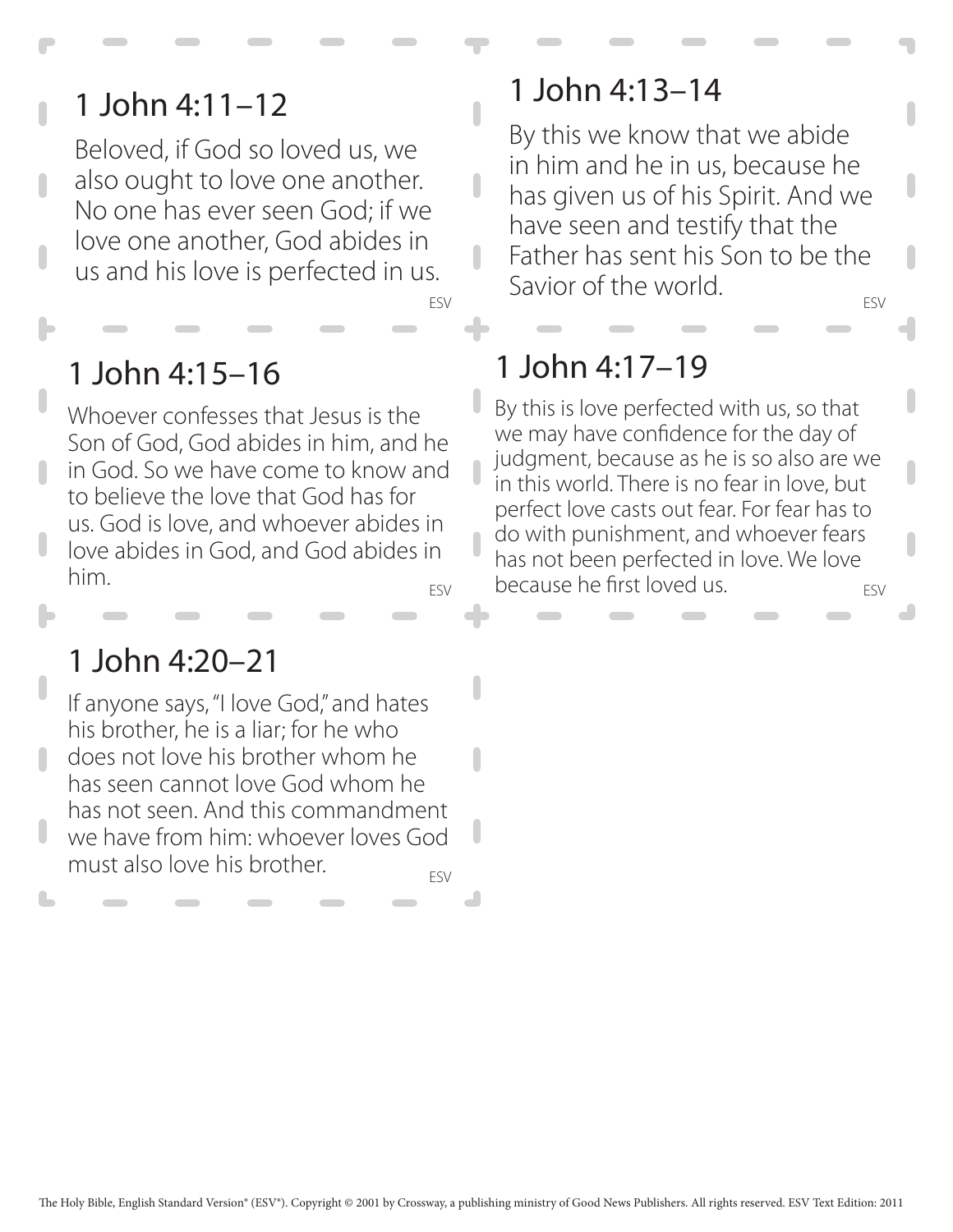## Ephesians 6:11–12

Put on the whole armour of God, that ye may be able to stand against the wiles of the devil. For we wrestle not against flesh and blood, but against principalities, against powers, against the rulers of the darkness of this world, against spiritual wickedness in high places.

## Ephesians 6:15–16

And your feet shod with the preparation of the gospel of peace; above all, taking the shield of faith, wherewith ye shall be able to quench all the fiery darts of the wicked.

## Ephesians 6:19–20

And for me, that utterance may be given unto me, that I may open my mouth boldly, to make known the mystery of the gospel, for which I am an ambassador in bonds, that therein I may speak boldly, as I ought to speak.

#### Matthew 6:21–22

For where your treasure is, there will your heart be also. The light of the body is the eye; if therefore thine eye be single, thy whole body shall be full of light.

### Ephesians 6:13–14

KJV KJV Wherefore take unto you the whole armour of God, that ye may be able to withstand in the evil day, and having done all, to stand. Stand therefore, having your loins girt about with truth, and having on the breastplate of righteousness.

## Ephesians 6:17–18

KJV KJV And take the helmet of salvation, and the sword of the Spirit, which is the word of God, praying always with all prayer and supplication in the Spirit, and watching thereunto with all perseverance and supplication for all saints.

#### Matthew 6:19–20

Lay not up for yourselves treasures upon earth, where moth and rust doth corrupt, and where thieves break through and steal. But lay up for yourselves treasures in heaven, where neither moth nor rust doth corrupt, and where thieves do not break through nor steal.

KJV KJV

### Matthew 6:23–24

<sub>KJV</sub> serve God and mammon. The Mark RJV But if thine eye be evil, thy whole body shall be full of darkness. If therefore the light that is in thee be darkness, how great is that darkness! No man can serve two masters; for either he will hate the one, and love the other, or else he will hold to the one, and despise the other. Ye cannot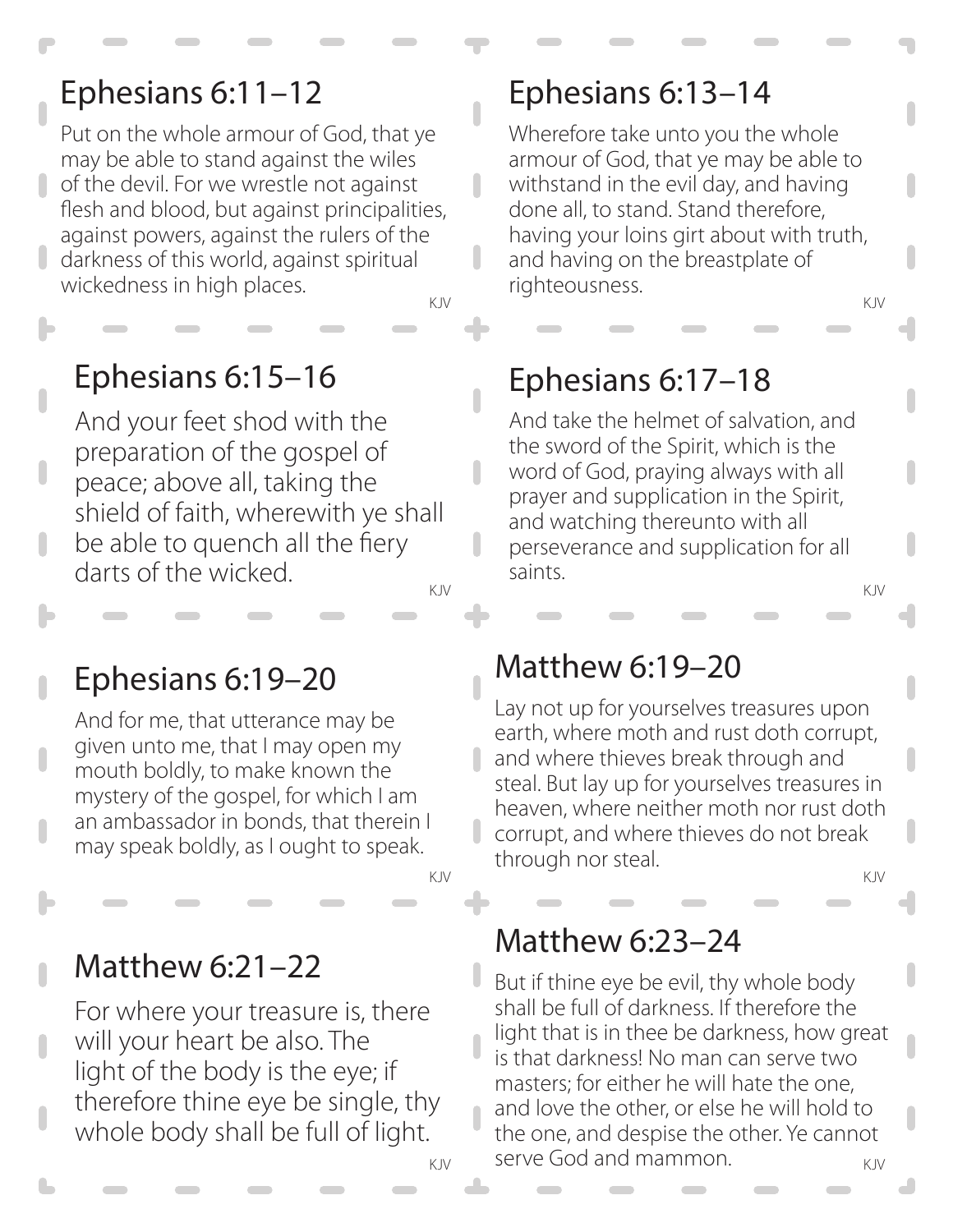## Matthew 6:25

Therefore I say unto you, Take no thought for your life, what ye shall eat, or what ye shall drink, nor yet for your body, what ye shall put on. Is not the life more than meat, and the body than raiment?

#### Matthew 6:27–28

Which of you by taking thought can add one cubit unto his stature? And why take ye thought for raiment? Consider the lilies of the field, how they grow; they toil not, neither do they spin.

 $\overline{\phantom{a}}$ 

ı

ı

ı

### Matthew 6:31–32

Therefore take no thought, saying, "What shall we eat?" or "What shall we drink?" or "Wherewithal shall we be clothed?" For after all these things do the Gentiles seek, for your heavenly Father knoweth that ye have need of all these things.

KJV KJV

### Psalm 119:1–2

Blessed are the undefiled in the way, who walk in the law of the LORD. Blessed are they that keep his testimonies, and that seek him with the whole heart.

### Matthew 6:26

KJV KJV Behold the fowls of the air, for they sow not, neither do they reap, nor gather into barns, yet your heavenly Father feedeth them. Are ye not much better than they?

## Matthew 6:29–30

KJV KJV And yet I say unto you, that even Solomon in all his glory was not arrayed like one of these. Wherefore, if God so clothe the grass of the field, which today is, and tomorrow is cast into the oven, shall he not much more clothe you, O ye of little faith?

#### Matthew 6:33–34

But seek ye first the kingdom of God, and his righteousness, and all these things shall be added unto you. Take therefore no thought for the morrow: for the morrow shall take thought for the things of itself. Sufficient unto the day is the evil thereof.

#### Psalm 119:3–4

They also do no iniquity; they walk in his ways. Thou hast commanded us to keep thy precepts diligently.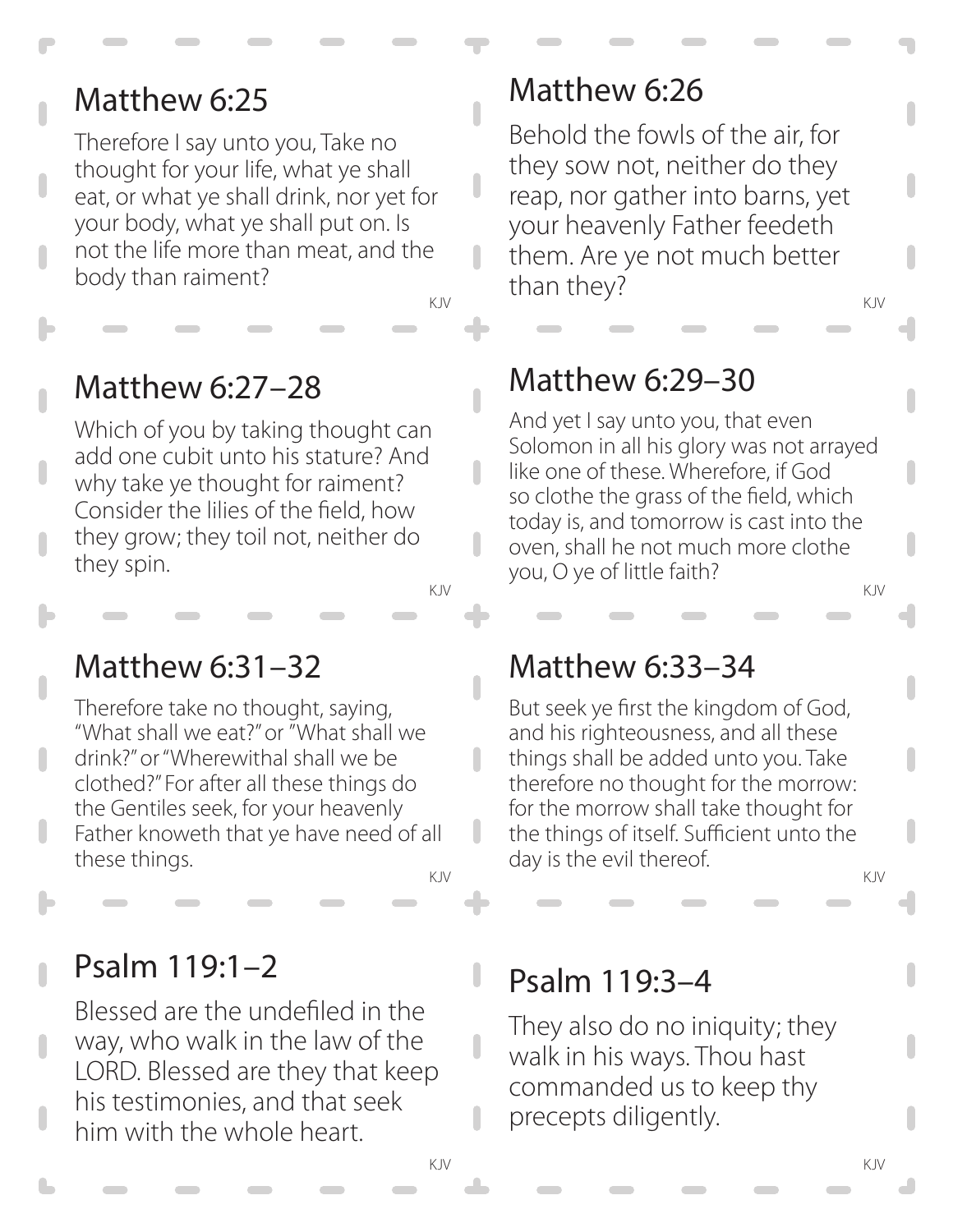## Psalm 119:5–6

O that my ways were directed to keep thy statutes! Then shall I not be ashamed, when I have respect unto all thy commandments.

ı

## Psalm 119:9–10

Wherewithal shall a young man cleanse his way? By taking heed thereto according to thy word. With my whole heart have I sought thee; O let me not wander from thy commandments.

#### Psalm 119:7–8

KJV KJV I will praise thee with uprightness of heart, when I shall have learned thy righteous judgments. I will keep thy statutes; O forsake me not utterly.

## Psalm 119:11–12

Thy word have I hid in mine heart, that I might not sin against thee. Blessed art thou, O LORD; teach me thy statutes.

KJV KJV

### Psalm 119:13–14

With my lips have I declared all the judgments of thy mouth. I have rejoiced in the way of thy testimonies, as much as in all riches.

### Psalm 119:15–16

I will meditate in thy precepts, and have respect unto thy ways. I will delight myself in thy statutes; I will not forget thy word.

KJV KJV

#### 1 John 4:7–8

Beloved, let us love one another: for love is of God; and every one that loveth is born of God, and knoweth God. He that loveth not knoweth not God; for God is love.

#### 1 John 4:9–10

<sub>KJV</sub> propitiation for our sins. In this was manifested the love of God toward us, because that God sent his only begotten Son into the world, that we might live through him. Herein is love, not that we loved God, but that he loved us, and sent his Son to be the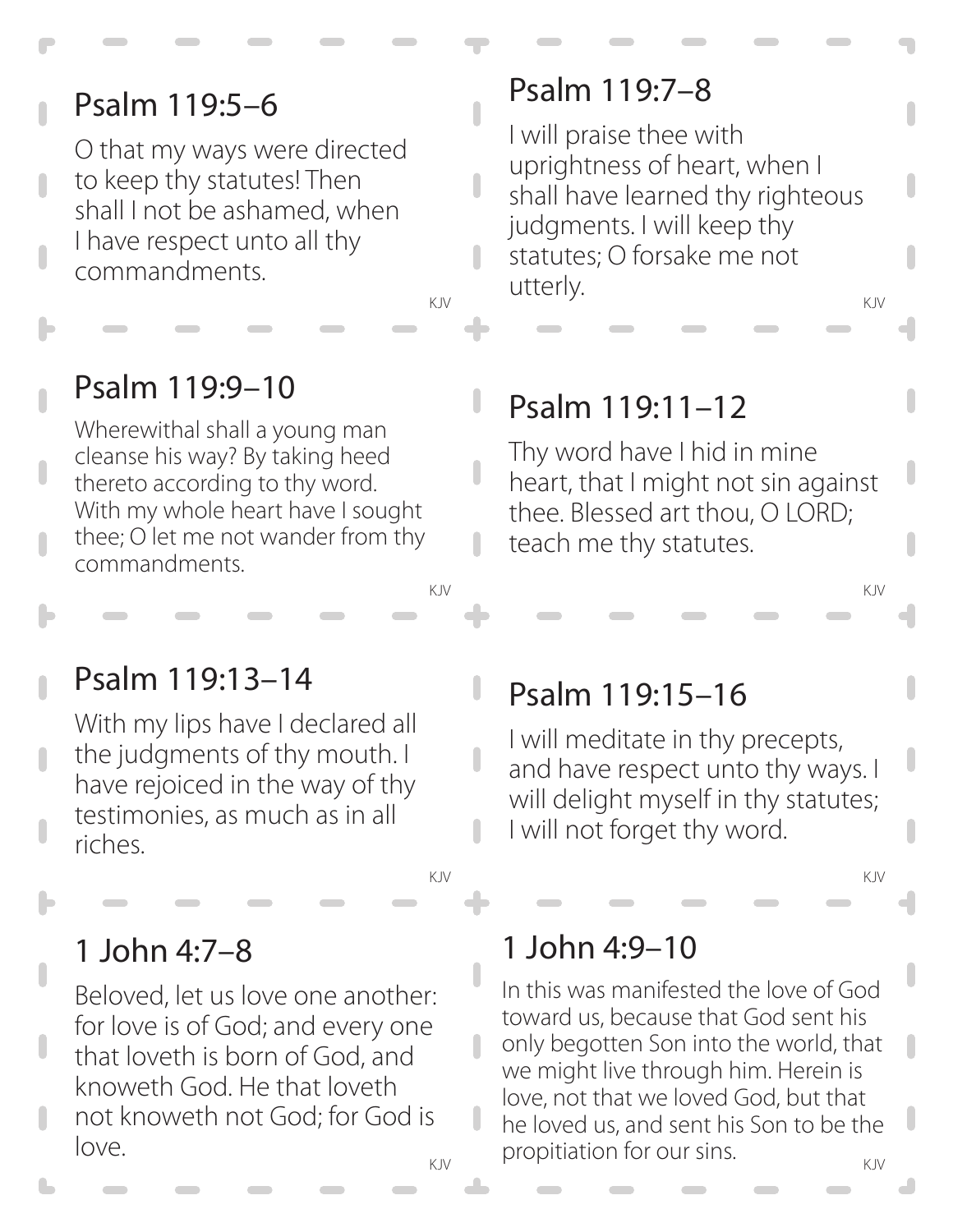## 1 John 4:11–12

П

ı

Beloved, if God so loved us, we ought also to love one another. No man hath seen God at any time. If we love one another, God dwelleth in us, and his love is perfected in us.

n

 $\overline{\phantom{a}}$ 

П

П

 $\overline{\phantom{a}}$ 

#### 1 John 4:15–16

Whosoever shall confess that Jesus is the Son of God, God dwelleth in him, and he in God. And we have known and believed the love that God hath to us. God is love; and he that dwelleth in love dwelleth in God, and God in him.

#### 1 John 4:20–21

 $KIN$ If a man say, I love God, and hateth his brother, he is a liar: for he that loveth not his brother whom he hath seen, how can he love God whom he hath not seen? And this commandment have we from him, That he who loveth God love his brother also.

#### 1 John 4:13–14

KJV KJV Hereby know we that we dwell in him, and he in us, because he hath given us of his Spirit. And we have seen and do testify that the Father sent the Son to be the Saviour of the world.

## 1 John 4:17–19

<sub>KJV</sub> first loved us. Herein is our love made perfect, that we may have boldness in the day of judgment: because as he is, so are we in this world. There is no fear in love; but perfect love casteth out fear: because fear hath torment. He that feareth is not made perfect in love. We love him, because he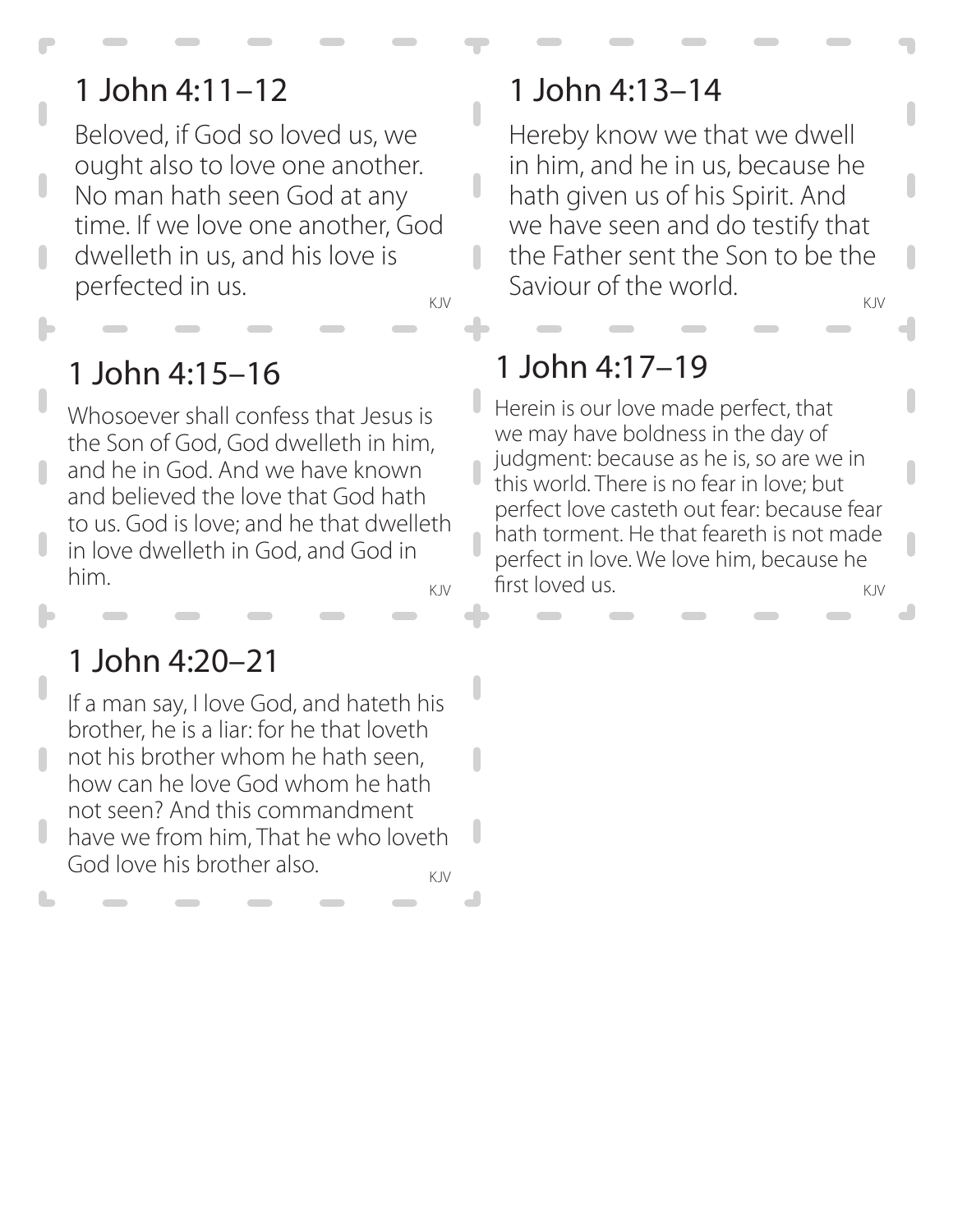## Ephesians 6:11–12

NASB Put on the full armor of God, so that you will be able to stand firm against the schemes of the devil. For our struggle is not against flesh and blood, but against the rulers, against the powers, against the world forces of this darkness, against the spiritual forces of wickedness in the heavenly places.

## Ephesians 6:15–16

... And having shod your feet with the preparation of the gospel of peace. In addition to all, [take] up the shield of faith with which you will be able to extinguish all the flaming arrows of the evil one.

NASB

n

### Ephesians 6:19–20

And pray on my behalf, that utterance may be given to me in the opening of my mouth, to make known with boldness the mystery of the gospel, for which I am an ambassador in chains, that in proclaiming it I may speak boldly, as I ought to speak.

NASB

## Matthew 6:21–22

For where your treasure is, there your heart will be also. The eye is the lamp of the body, so then if your eye is clear, your whole body will be full of light.

## Ephesians 6:13–14

NASB Therefore, take up the full armor of God, so that you will be able to resist in the evil day, and having done everything, to stand firm. Stand firm therefore, having girded your loins with truth, and having put on the breastplate of righteousness.

# Ephesians 6:17–18

And take the helmet of salvation, and the sword of the Spirit, which is the word of God. With all prayer and petition pray at all times in the Spirit, and with this in view, be on the alert with all perseverance and petition for all the saints.

NASB

### Matthew 6:19–20

Do not store up for yourselves treasures on earth, where moth and rust destroy, and where thieves break in and steal. But store up for yourselves treasures in heaven, where neither moth nor rust destroys, and where thieves do not break in or steal.

NASB

## Matthew 6:23–24

NASB But if your eye is bad, your whole body will be full of darkness. If then the light that is in you is darkness, how great is the darkness! No one can serve two masters, for either he will hate the one and love the other, or he will be devoted to one and despise the other. You cannot serve God and wealth.

**NASB**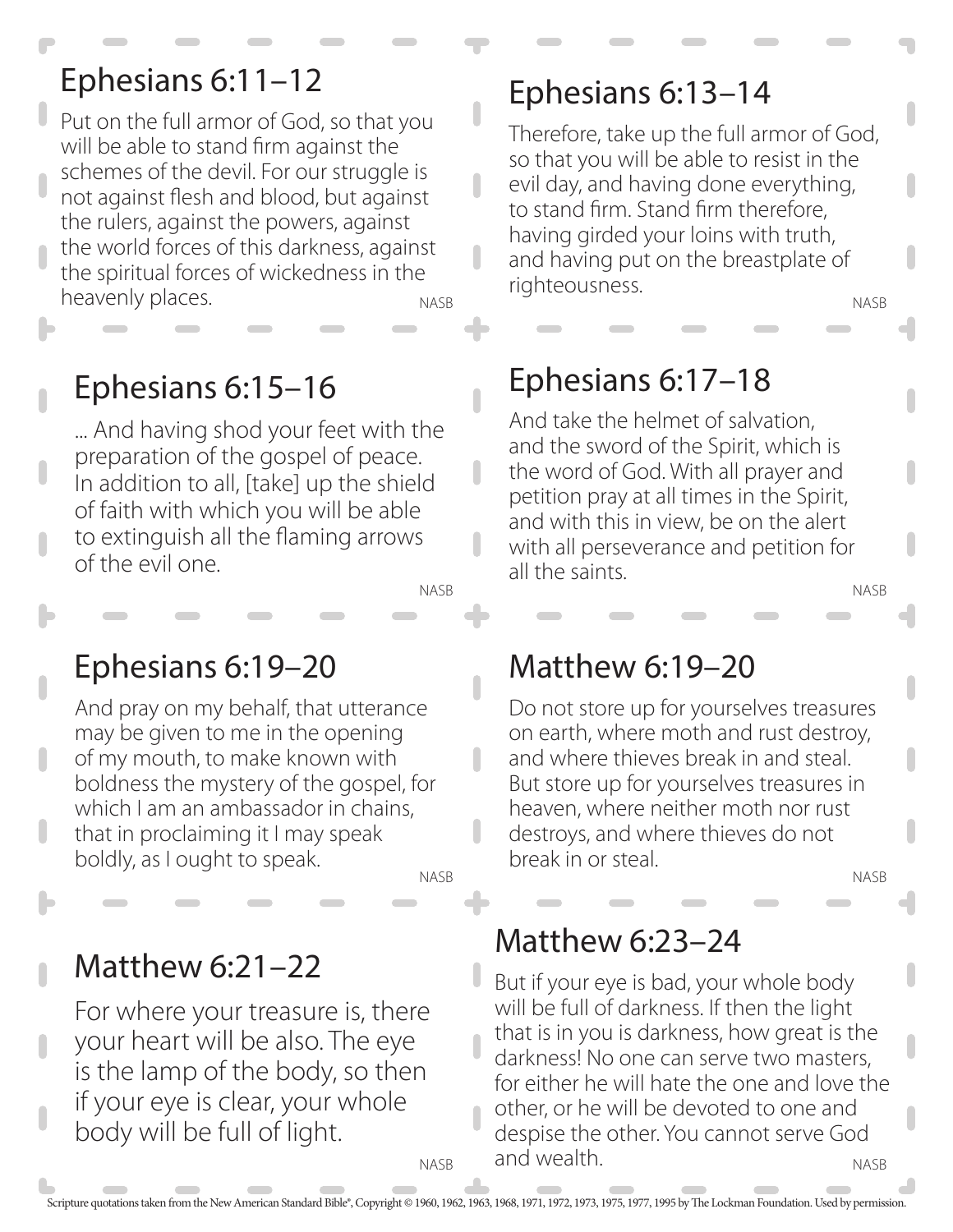#### Matthew 6:25

For this reason I say to you, do not be worried about your life, as to what you will eat or what you will drink, nor for your body, as to what you will put on. Is not life more than food, and the body more than clothing?

NASB

n

 $\overline{\phantom{a}}$ 

 $\overline{\phantom{a}}$ 

 $\overline{\phantom{a}}$ 

#### Matthew 6:27–28

And who of you by being worried can add a single hour to his life? And why are you worried about clothing? Observe how the lilies of the field grow; they do not toil nor do they spin.

NASB

### Matthew 6:31–32

Do not worry then, saying, "What will we eat?" or "What will we drink?" or "What will we wear for clothing?" For the Gentiles eagerly seek all these things, for your heavenly Father knows that you need all these things.

NASB

### Psalm 119:1–2

**NASB** How blessed are those whose way is blameless, who walk in the law of the LORD. How blessed are those who observe His testimonies, who seek Him with all their heart.

#### Matthew 6:26

NASB Look at the birds of the air, that they do not sow, nor reap nor gather into barns, and yet your heavenly Father feeds them. Are you not worth much more than they?

## Matthew 6:29–30

Yet I say to you that not even Solomon in all his glory clothed himself like one of these. But if God so clothes the grass of the field, which is alive today and tomorrow is thrown into the furnace, will He not much more clothe you? You of little faith!

NASB

#### Matthew 6:33–34

But seek first His kingdom and His righteousness, and all these things will be added to you. So do not worry about tomorrow, for tomorrow will care for itself. Each day has enough trouble of its own.

NASB

NASB

#### Psalm 119:3–4

They also do no unrighteousness; they walk in His ways. You have ordained Your precepts, That we should keep them diligently.

Scripture quotations taken from the New American Standard Bible®, Copyright © 1960, 1962, 1963, 1968, 1971, 1972, 1973, 1975, 1977, 1995 by The Lockman Foundation. Used by permission.

n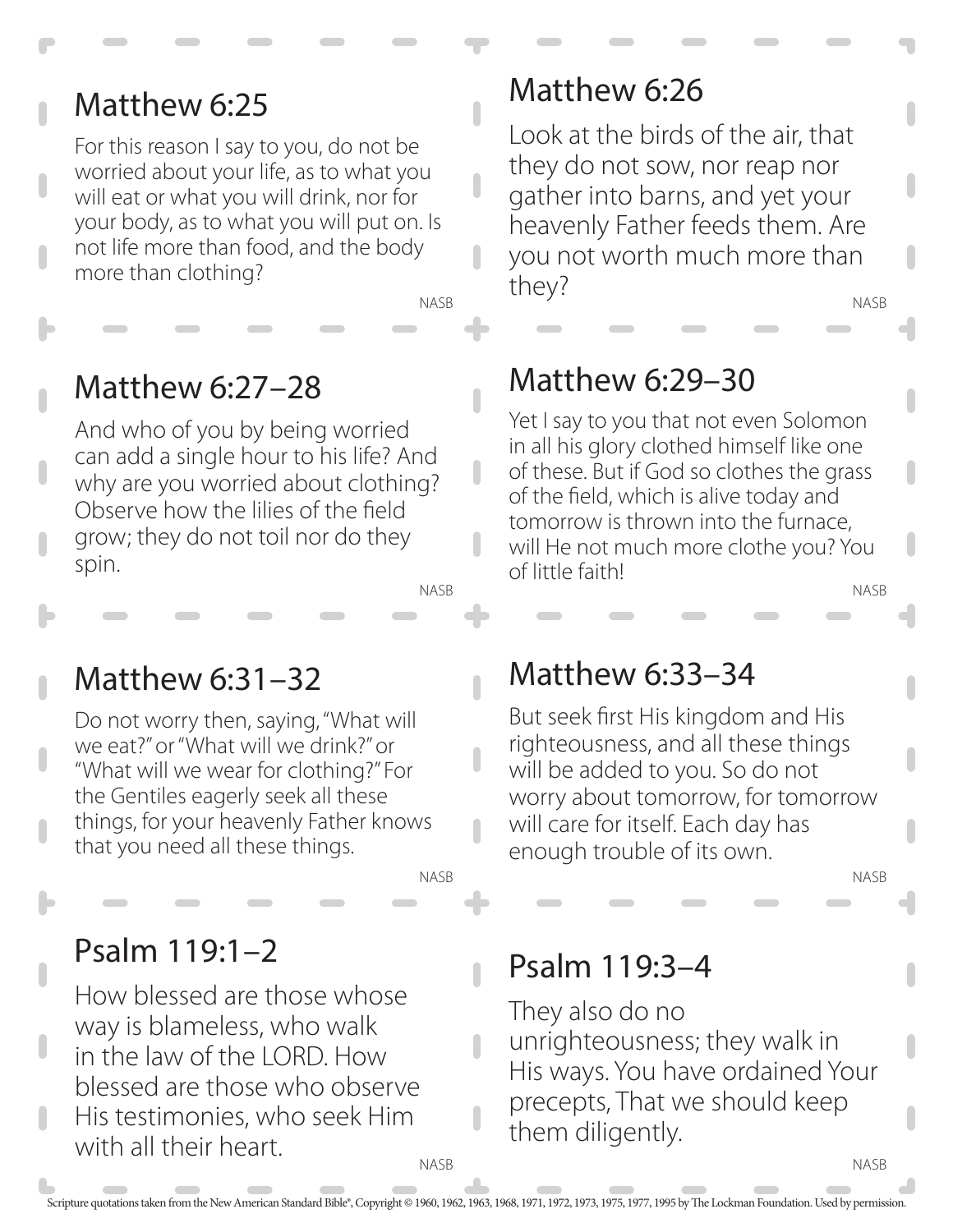## Psalm 119:5–6

Oh that my ways may be established to keep Your statutes! Then I shall not be ashamed when I look upon all Your commandments.

### Psalm 119:9–10

NASB How can a young man keep his way pure? By keeping it according to Your word. With all my heart I have sought You; do not let me wander from Your commandments.

## Psalm 119:7–8

NASB

U

ı

I shall give thanks to You with uprightness of heart, when I learn Your righteous judgments. I shall keep Your statutes; do not forsake me utterly!

## Psalm 119:11–12

Your word I have treasured in my heart, that I may not sin against You. Blessed are You, O LORD; teach me Your statutes.

## Psalm 119:13–14

With my lips I have told of all the ordinances of Your mouth. I have rejoiced in the way of Your testimonies, as much as in all riches.

# Psalm 119:15–16

I will meditate on Your precepts and regard Your ways. I shall delight in Your statutes; I shall not forget Your word.

NASB

NASB

NASB

## 1 John 4:7–8

**NASR** Beloved, let us love one another, for love is from God; and everyone who loves is born of God and knows God. The one who does not love does not know God, for God is love.

## 1 John 4:9–10

NASB By this the love of God was manifested in us, that God has sent His only begotten Son into the world so that we might live through Him. In this is love, not that we loved God, but that He loved us and sent His Son to be the propitiation for our sins.

NASB